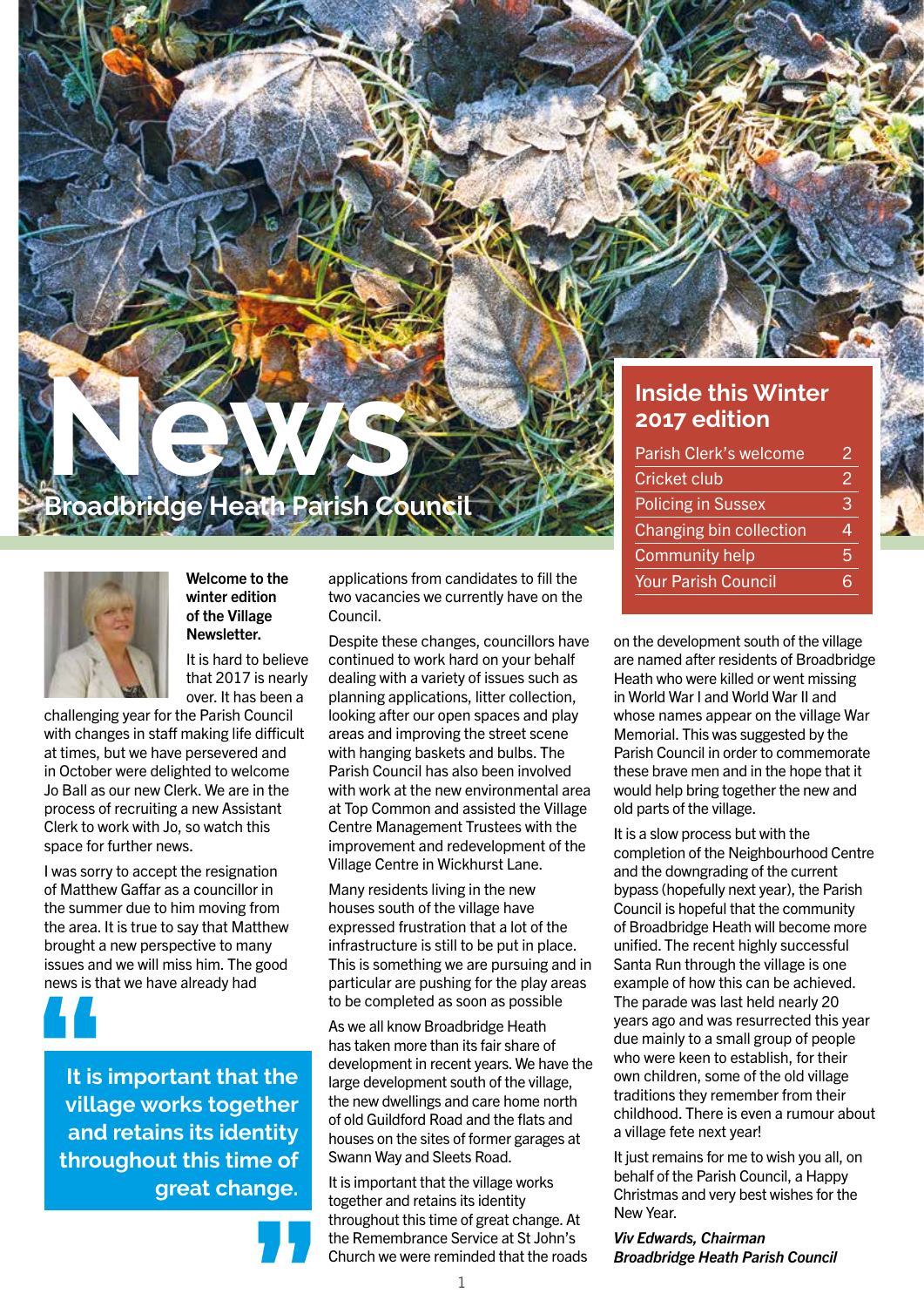## **Hello from your Parish Clerk**



It is a great pleasure and privilege to join the Parish Council as Clerk and Responsible Finance Officer. I joined on the 2nd of October and have already seen that significant work

is undertaken by all the Councillors serving the community in their spare time. We are very lucky to have John, our Environment Officer, keeping the village looking spick and span and ensuring the parks and open spaces are all in good order for everyone to enjoy; with dedicated volunteer David doing a sterling job with the Top Common area.

Over the last few weeks I have received several expressions of interest in the provision of allotments. I understand people have been waiting for many years and it will be really wonderful to have allotments in the village. We are working on this and I will be writing to everyone on the list when I have more information. Unfortunately we recently experienced some vandalism to a bench in one of our play parks – a real shame as this caused additional work and cost for the Parish. A plea from me - if you encounter anti-social behaviour in our play areas, please help by reporting it immediately to the police by telephoning 101 or report online at https://www.sussex.

police.uk/contact-us/report-online

Over the next few months I am very much looking forward to the developments of the Village Centre, Parish Offices and in due course, the Parish Council adopting some of the Wickhurst Green open spaces.

If you would like to contact me about anything related to Broadbridge Heath please do drop me a line at clerk@ broadbridgeheath-pc.gov.uk, or call 07716 130 103.

I hope you have a lovely Christmas and a Happy New Year.

*Jo Ball, Clerk and Responsible Finance Officer Broadbridge Heath Parish Council*

## **Broadbridge Heath Cricket Club**

Just on the edge of the village, to the north on the Warnham road, lies a small oasis of green sporting area. There you will find the Broadbridge Heath cricket, tennis and stoolball clubs providing excellent facilities in a lovely rural setting.

The cricket club has been running since 1898, a little longer than the football club but both have previously provided long-standing community unity. I believe we both started our lives on grounds behind the Shelley Arms – which was often our base for postmatch conviviality  $-$  and in the past most members came from families in the village and played for both clubs.

The building of the Croudace estate in the heart of the village in the 1970s brought many new members to both the cricket and football clubs (some of whom are still associated with those Clubs) and, with the introduction of league matches, the cricket club became more successful. We currently run two adult league teams on a Saturday, a social Sunday team, a developing Colts Section, a winter 6-a-side team and have excellent practise facilities. In recent years we have received a Sport England grant and S106 monies, all of which has enabled us to completely refurbish our clubhouse and facilities. We have also been joined at the Top Common by the village Tennis and Stoolball Clubs.

Despite being surrounded by much bigger clubs, we have often punched above our weight as, just like the

football club, we reaped the benefit of a previously strong Colts Section with those players coming through into the adult teams. That enabled our 1st XI to recently finish third twice in Division 2 and our IIs to get back-to-back promotions into Div 5 of the West Sussex League.

After so much success I suppose we were due a setback and, unfortunately, for a number of 21st century reasons, that occurred last season when our groundsman retired and we lost a large number of players. Ultimately, despite a great effort by a few committed members, the Club's two adult league teams were relegated.

As the football club comes out of its ground struggles of recent decades to an even brighter future, the cricket club is going in the opposite direction and we now have to seriously consider the shape of our own future in the all-new Sussex Cricket League. Our AGM is on Friday 24th November so by the time you read this we will have decided how to take the club forward for the coming years. If you are interested in getting involved in cricket in any way e.g. playing, helping with the ground, children joining, then see our website at http://broadbridgeheath.play-cricket. com where our Chairman Tim Wells contact details are also provided.

2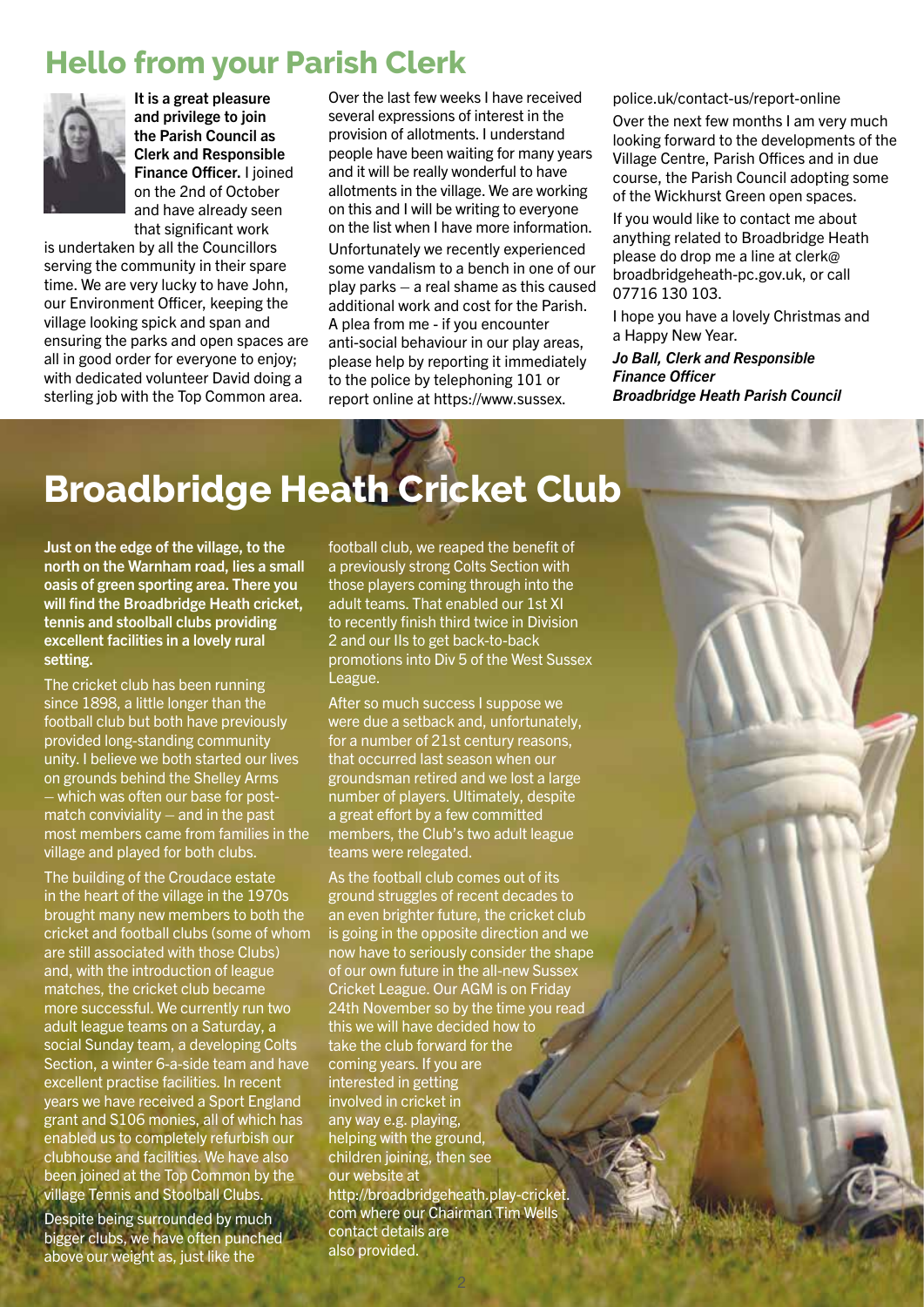## **Would you pay more to support policing in Sussex?**

Sussex Police & Crime Commissioner Katy Bourne writes: "This year, we have seen police officers and staff nationally, along with other emergency services, respond with skill and bravery as they play their part in the substantial security effort around the recent terror attacks which have hit the UK. In response, the Government is increasing the money it spends on tackling terrorism, including an amount for policing.

Further investment is also working to tackle the national threat of cyber crime, which is affecting businesses and individuals across the country. With the new frontline for policing increasingly becoming our front rooms and children's bedrooms – where crimes are being committed down the phone line and behind screens – we have to recognise that the policing we see is not necessarily all the policing we get to keep us safe.

I know that residents support Sussex Police in preparing for threats like terrorism and cyber crime but I'm also aware that issues closer to home, such as anti-social behaviour, are affecting local people.

In previous years, the Chief Constable has asked for my help to raise more funds to invest in specific areas of policing, including public protection, community investigation and armed response. Thanks to the money you've already contributed through your council tax, Sussex Police has been able to build its capacity and capabilities in these areas, and others, to deliver a more effective and efficient service to the public.

Now we need your help to sustain this service.

All public services have to find significant financial savings and Sussex Police is no exception. The force has already saved £70m since 2010 and the Chief Constable's Local Policing Plan is



Katy Bourne Sussex Police & Crime Commissioner

working towards delivering further savings over the next four years.

I know the changes Sussex Police has made to its policing model are taking some getting used to but it's vital that the force reshapes its neighbourhood policing teams to meet the challenges of 21st century policing.

The Chief Constable and I are continuing to work together to drive further reform and substantial progress has already been made through collaboration with local and regional partners and through investment in mobile technology.

I want to help Sussex Police explore and identify all opportunities for investment. That is why I have carried out a review of the amount of money Sussex Police holds in its reserves and released £15m to reduce the impact of reductions in police officer numbers. I've done this because I recognise the scale of the impact that these changes are having on the police and the public, and I remain committed to investing in local policing.

I am also seeking further sources of external funding, including contributions from new building developments that lead to increased demand on local services. I – and other Police & Crime Commissioners – continue to negotiate with the Government for more funding for policing, as well as asking for the removal of the current 'cap' on the police precept.

Please take a minute to complete my online survey to tell me whether you would be prepared to pay more, through your council tax, for policing in Sussex. You can find all the information at www. sussex-pcc.gov.uk/get-involved/publicconsultations."





## **Supporting Blind and Partially Sight People**

Fast approaching its 100th birthday, 4Sight Vision Support was formed in 1921 with the aim to make a positive, meaningful and lasting difference to the lives of people with sight loss across West Sussex. 4Sight Vision Support is the only sight loss charity in the County that delivers outreach work in the community including members home and residential care settings. By providing services for sight impaired people, their family, carers and supporters, 4Sight Vision Support ensures that they are fully supported in their everyday lives and that each person is helped to remain independent, confident, improve their social contact and to promote their positive wellbeing.

As a County, West Sussex has the largest incidence of age related sight loss in the UK. With almost 31,000 severely sight impaired or partially sighted people in West Sussex, 4Sight Vision Support currently only supports 3,000 of these. Predicted prevalence in West Sussex, is that a further 18,507 people will have a form of severe or partial sight loss by 2020\*. Our vision is for every visually impaired person in West Sussex to be aware of, access and experience 4SIGHT's support so we can change lives. \*WSCC Joint Strategic Needs Assessment  $-$  (Eye Health  $-$  2013)

Membership is free, with some small charges towards some services. We rely on fundraising, events, donations, legacies and other activities to the meet the annual costs involved in running 4Sight Vision Support.

If you need help with sight loss issues, want become a member of 4Sight Vision Support, or volunteer or support fundraising events across the county then ring 01243 828555 or visit the charities website at www.4sightsussex.co.uk



Our recent Annual ramble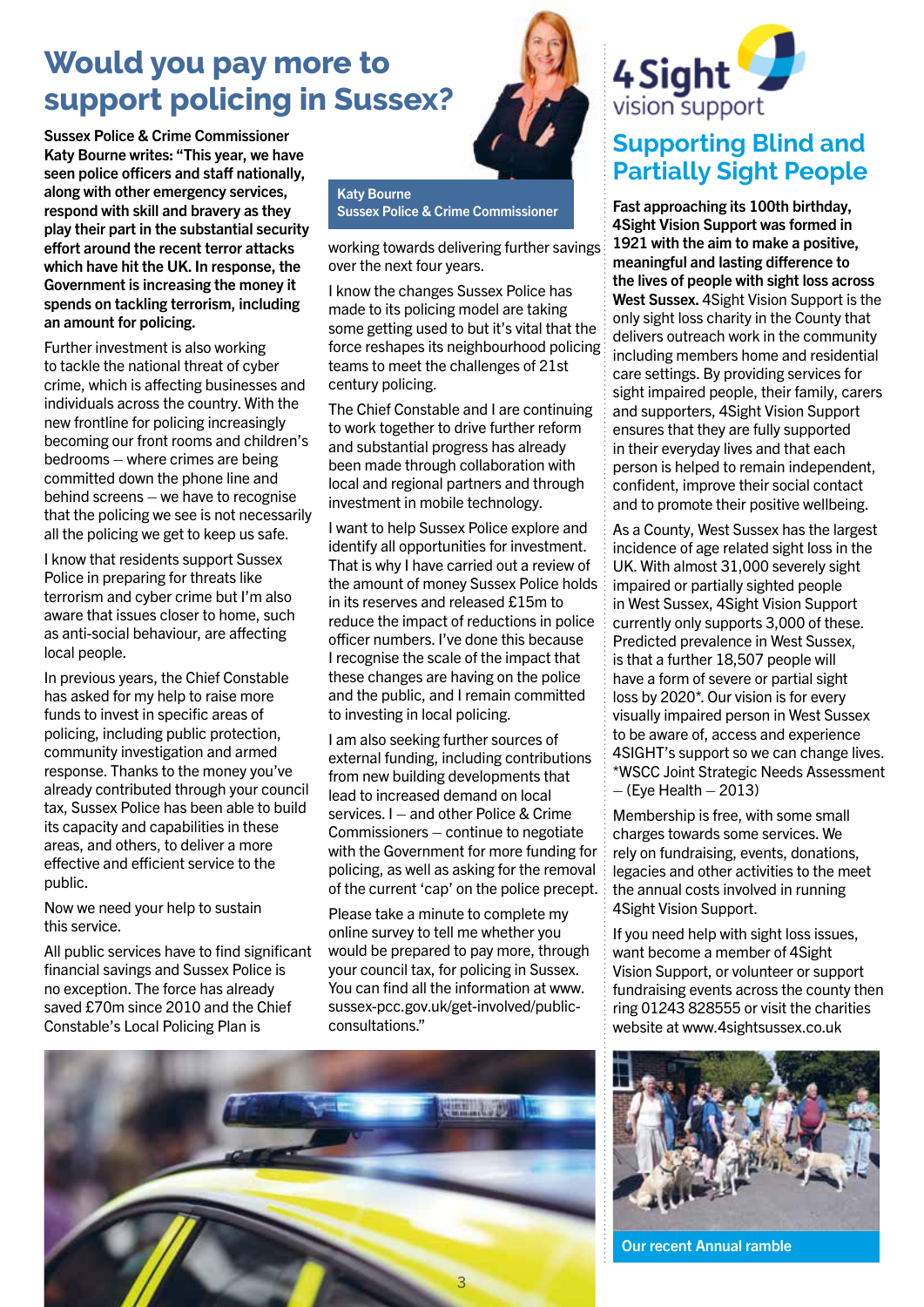## **Your bin collection service is changing!**

#### How is the service changing?

From February 2018 Horsham District Council will be rolling out changes to the way we collect your household waste and recycling. You will continue to receive a collection from your home on a weekly basis but now your recycling will be collected one week and your household waste will be collected the same day the following week.

Your current collections days may change but you will only need to remember one day of the week for collection.

Garden waste will continue to be collected fortnightly on the same day as your recycling collection for those subscribed to the service. If you would like to receive our garden waste collection service please apply online at www.horsham.gov. uk/bins/garden-waste or telephone 01403 733144.

#### Why are Horsham District Council making this change?

We currently recycle 44% of our waste – the highest in West Sussex. However, we need to reach the national recycling target of 50% by 2020. We also know that 57% of the waste we currently throw away can be reduced, reused or recycled. By introducing these changes to our bin collection service we know that with your help we will be able to meet this target and reduce the amount of waste in our bins.

#### How will I know which bin to put out on which week?

In January you will received a personalised information pack telling you exactly when the change to collections start in your area and which bin you will need to put out each week.

We will also send you an electro-static 'cling' that will stick to any surface without leaving residue, ready for you to put in a handy place to remind you of your new bin collection day.

From January you will also be able to check your new collection dates online with your personalised collections calendar, www. horsham.gov.uk/bincalendar.

If you have any questions or queries please visit our website in the first instance which will answer most of your queries and includes a Frequently Asked Questions section.

Please note that the council's contact centre is likely to experience a greater volume of calls whilst the changes to our bin collections are being rolled out so we strongly recommend that you check our website first for answers to your questions. If you cannot find what you are looking for please contact us so we can assist you further.

#### Find out more

www.horsham.gov.uk/newbincollections Tel: 01403 733144 www.horsham.gov.uk/bins/thinkbeforeyouthrow



Having tried to encourage new members to join the Gala Association over the past few years it was fantastic to welcome several new members to our committee who generated much enthusiasm and plenty of "food for thought" for future village events. Sadly we had to say farewell to Viv Edwards, our Chair who has been part of the committee for over 30 years and without her strong sense of community spirit the association I am sure would not have survived this long.

Whilst I write, plans are in full swing for a Santa Run which will go through the village on the 2nd December promoting the Gala Association and hopefully raising some funds too!

Our next meeting will be on 9th January in the Village Centre at 7.30pm where we hope to welcome more volunteers and come up with plans for 2018. Please do come along and watch this space for further information.

## **News from the Top Common**

A stunning Silver-washed Fritillary was one of thirteen species of butterfly recorded this summer at the new nature conservation area on the northern edge of the village. (The Top Common can be found opposite the cricket ground in Byfleets Lane).

Butterflies, bees, dragonflies and a host of other insects have already been attracted to the Top Common by the mass of wildflowers which emerged after last winter's intensive conservation work.

Birds have also benefited, with four of the six bird boxes which were put up in March, being used for nesting this year.

Now winter has returned, further habitat management is being planned, but we need more volunteers to help us! If you would like to join our band of local volunteers looking after this site or just want to find out more about the project, please contact the Clerk of the Parish Council

e-mail: clerk@broadbridgeheath-pc. gov.uk

Telephone: 07716 130 103.



The village has been waiting a long time for this and in October, WSCC erected some 20 mph speed limit signs in parts of the village only to cover them up at the beginning of November. Unfortunately, two vehicle activated signs are on order and still to be erected and until they are in place the legal order for the 20mph speed limit cannot be implemented and the 20mph limit cannot be legally enforced. At the request of Sussex Police, WSCC had to take the action of covering the sign plates. We are told that this is a temporary measure and all signs will be uncovered as soon as the final signs have been installed.

We have also been informed that the planned traffic calming measures for a new roundabout at the entrance to Shelly Drive and work in the centre of the village, near the shop, will be started in the New Year. Please see our website for further details.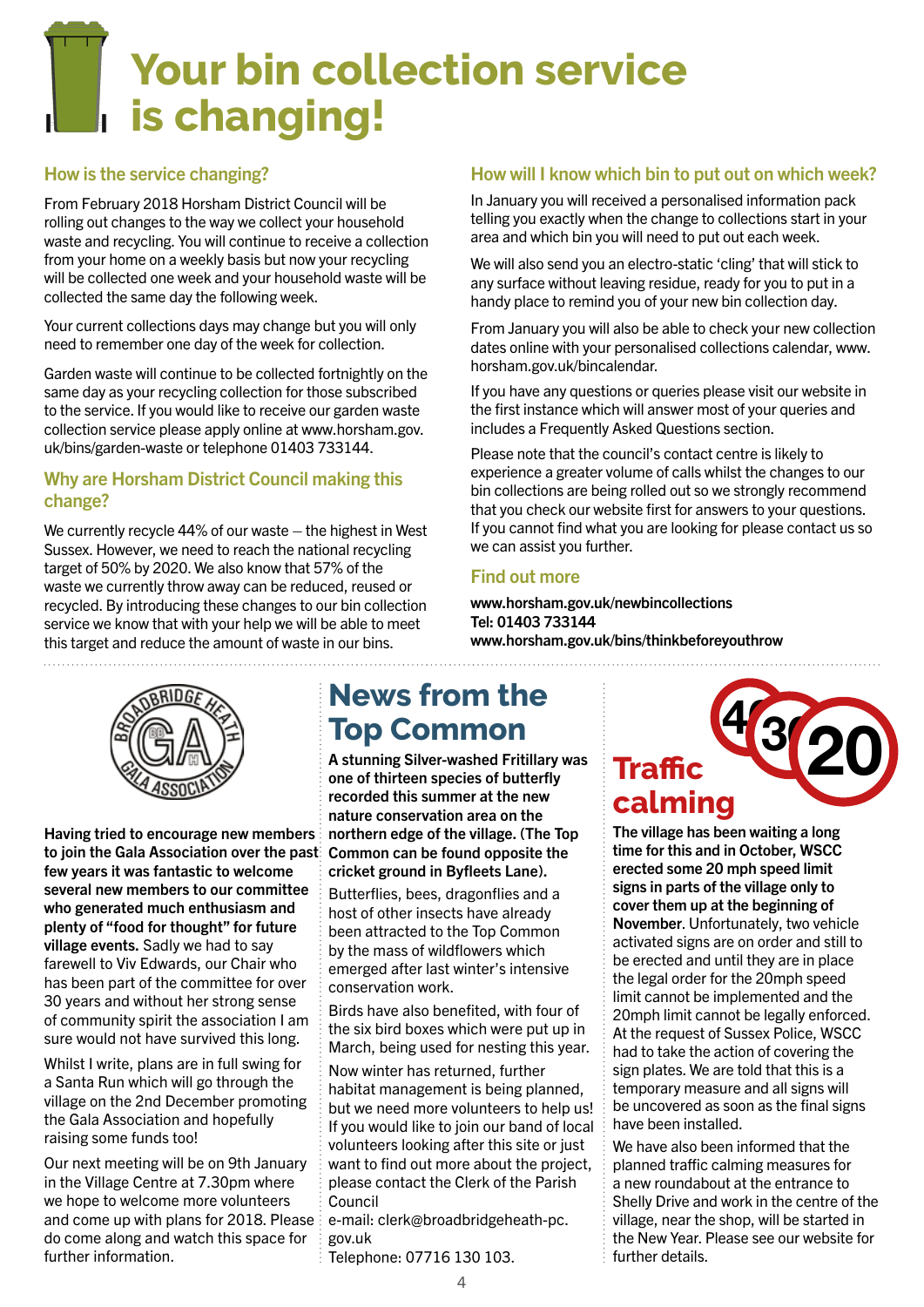

## **Donate your winter fuel payment**

Local charity Horsham Matters is working with Horsham District Council again this year to help local residents in need who are finding it difficult to afford to heat their homes.

Across the Horsham district there are some 4,000 households struggling to keep warm. Living in a cold home can have serious impacts on health and Horsham Matters and the council want to support as many householders as they can this winter to lower their heating costs, whilst still helping them to keep warm.

The council will work with Horsham Matters to provide Energy Advisors to give advice during home visits to people who are suffering from living in cold homes.

In order to help fund these home visits Horsham Matters are inviting local residents who feel that they don't need their Winter Fuel Payment to consider donating it to the charity. The Winter Fuel Payment, which ranges between £100 and £300, is distributed by the Department of Work and Pensions to every person of pensionable age, regardless of income every year. The charity are hoping that some qualifying residents may feel they would like to donate it to support others in need.

Any donated Winter Fuel Payments will directly fund home visits, between January and March 2018. Last year generous donations helped support seven households, the residents of which were all over 70, and who were able to reduce their annual energy bills by an average of £225.

During the visit the Energy Advisors will give advice on reducing energy costs whilst still keeping warm. This can include learning how to use heating controls and installing some small energy saving devices like draught proofing.

The advisor will also review their energy tariffs, and ensure residents apply for any grants and heating discounts they may be eligible for.

For residents needing further support the energy expert will also provide advice on other agencies such as Horsham District Age UK, West Sussex Fire Service, Horsham Wellbeing and Citizens Advice.

Commenting on the scheme Cabinet Member for Community and Wellbeing Cllr Tricia Youtan said: "Winter is an expensive time of year and the added expense of keeping homes warm is a real concern for many in our district.

I would urge as many of you as feel able to donate your Winter Fuel Payment in order to support these crucial home visits and help residents to lower their fuel bills and still keep warm."

If you feel you are in a position to donate your Winter Fuel Payment you are invited to either post your cheque made payable to Horsham Matters at Micah House, Blatchford Road, Horsham, West Sussex RH13 5QR or call them on 0300 124 0204 to get their bank account details.

Horsham Matters will be glad to receive any donations by Friday 15 December 2017.

The Winter Fuel Payment started arriving in the banks accounts of eligible residents during November 2017. Residents who think they should have received the Winter Fuel Payment and haven't, should contact the Winter Fuel Payment Centre on 03459 15 15 15.

Residents on a low income who are concerned about heating bills could also contact their energy company to see if they could claim the Warm Home Discount, which is a credit of £140 on electricity accounts.

## **Staying well this winter**

With the weather turning colder and winter approaching fast, the county council is highlighting some of the ways we can all help to stay well this winter.

If you are eligible for a free flu vaccination it is important that you take up this offer.

You are offered the vaccine for free if you are one of the groups of people who are most 'at risk' of catching the illness.

This is one of the most important things you can do to stay well and it may also help relieve pressure on the NHS this winter.

To find out if you're in an 'at risk' group speak to your local participating pharmacy or GP.

West Sussex County Council would like to remind you about the fantastic meals on wheels service available in West Sussex.

Eating at least one hot nutritious meal a day is very important for our health and wellbeing, particularly in colder weather.

Some people, due to illness, frailty or a disability, may find it difficult or impossible to shop, cook or heat a frozen meal. The home-delivered hot meals service may be the answer.

The national award winning meals on wheels service in West Sussex is run on behalf of the County Council by apetito. Meals are delivered at lunchtimes between 11-2, up to seven days a week  $$ including Christmas Day.

To find out more about meals on wheels or to sign up for the service call 01903 718893 or email westsussex.office@ apetito.co.uk